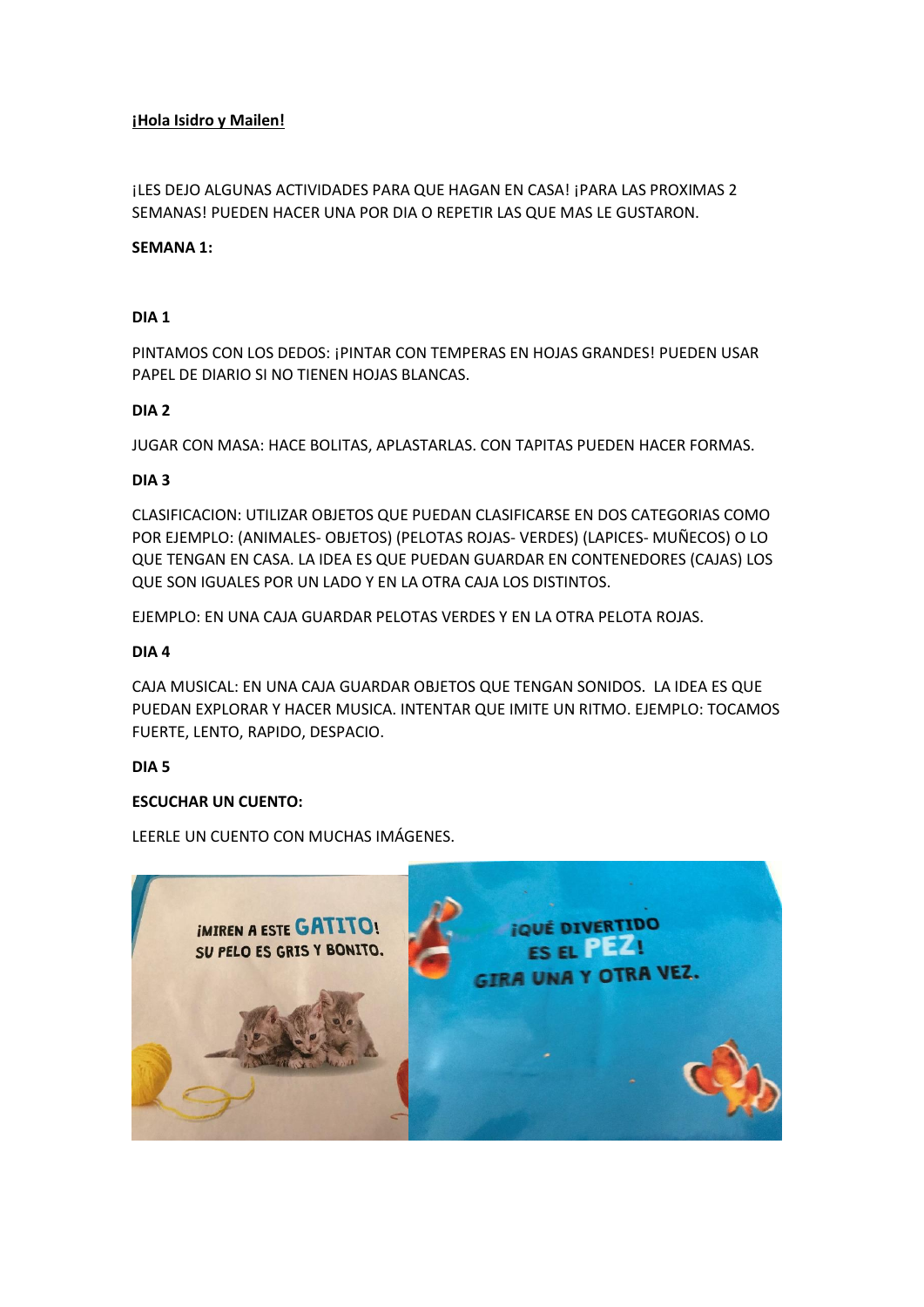

# **SEMANA 2:**

**DIA 1**

**TIRAR PELOTAS EN UNA CAJA**: PARA ESTIMULAR COORDINACION VISOMOTORA.

**DIA 2**

**DECIRLE QUE SEÑALE ESA PRENDA DE VESTIR:** SI NO SABE UNO SE LO PUEDE MOSTRAR.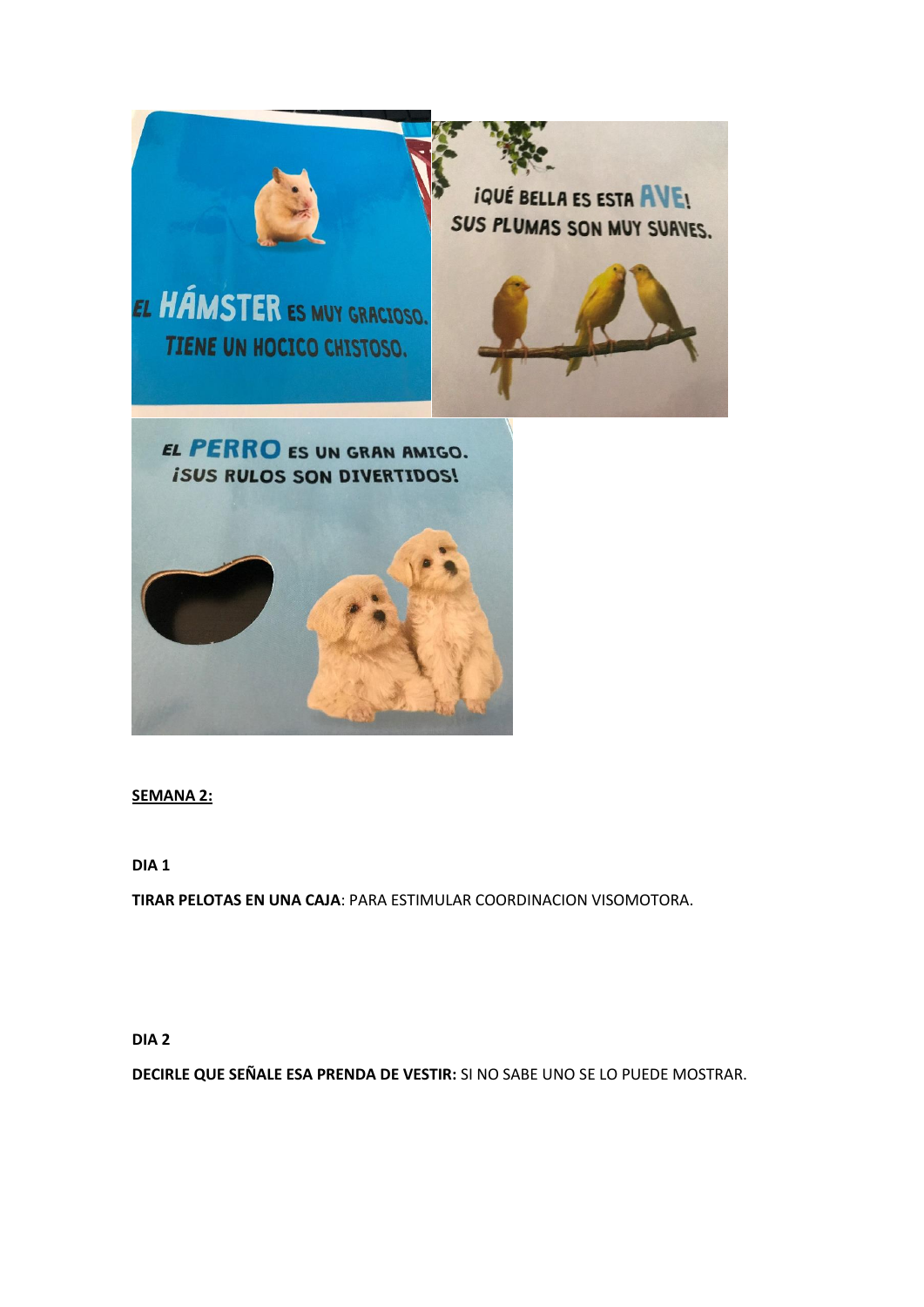



PINTAR LA IMAGEN: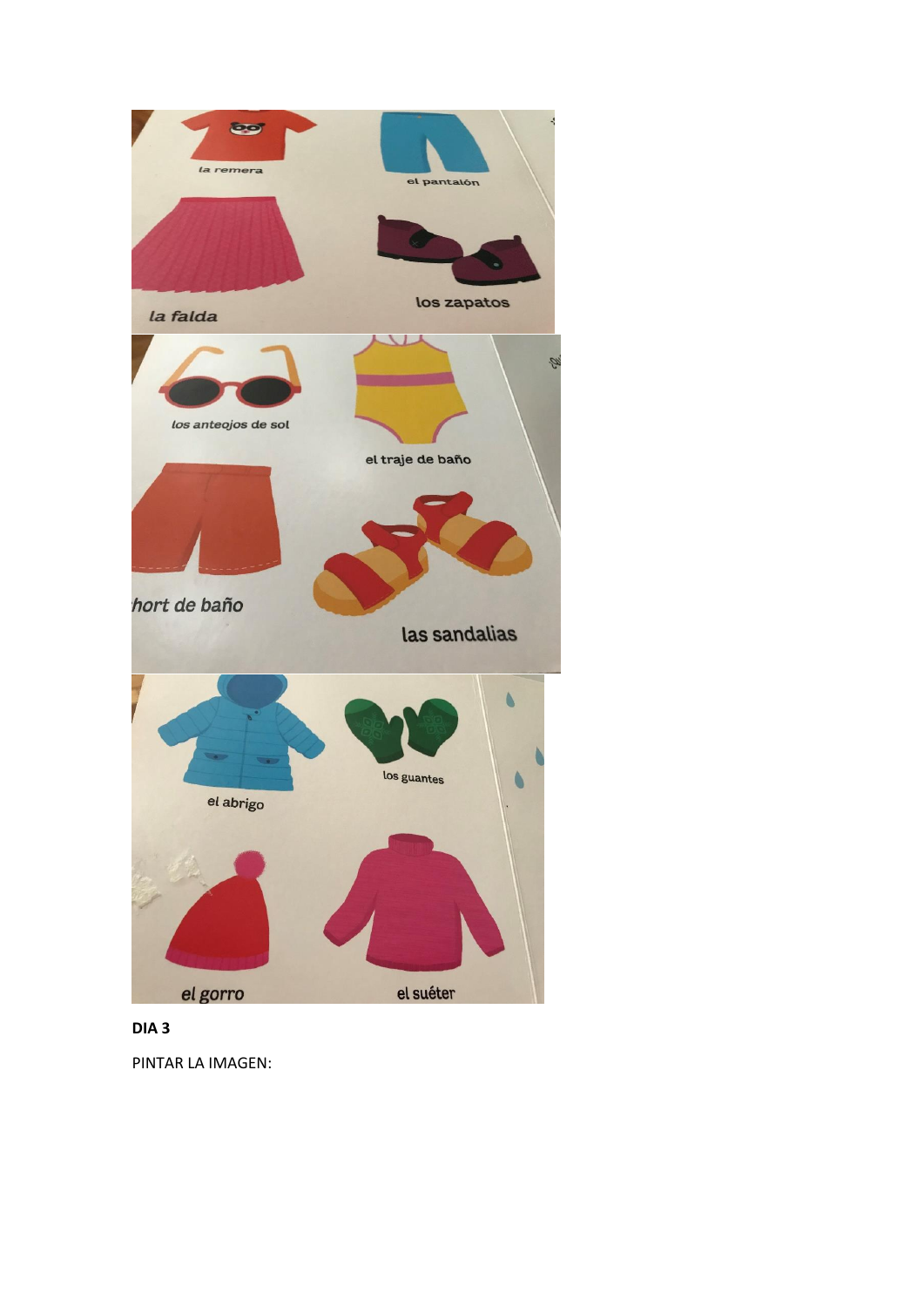

DIA 4: TITERES: ¡FABRICARLE UN TITERE PARA JUGAR!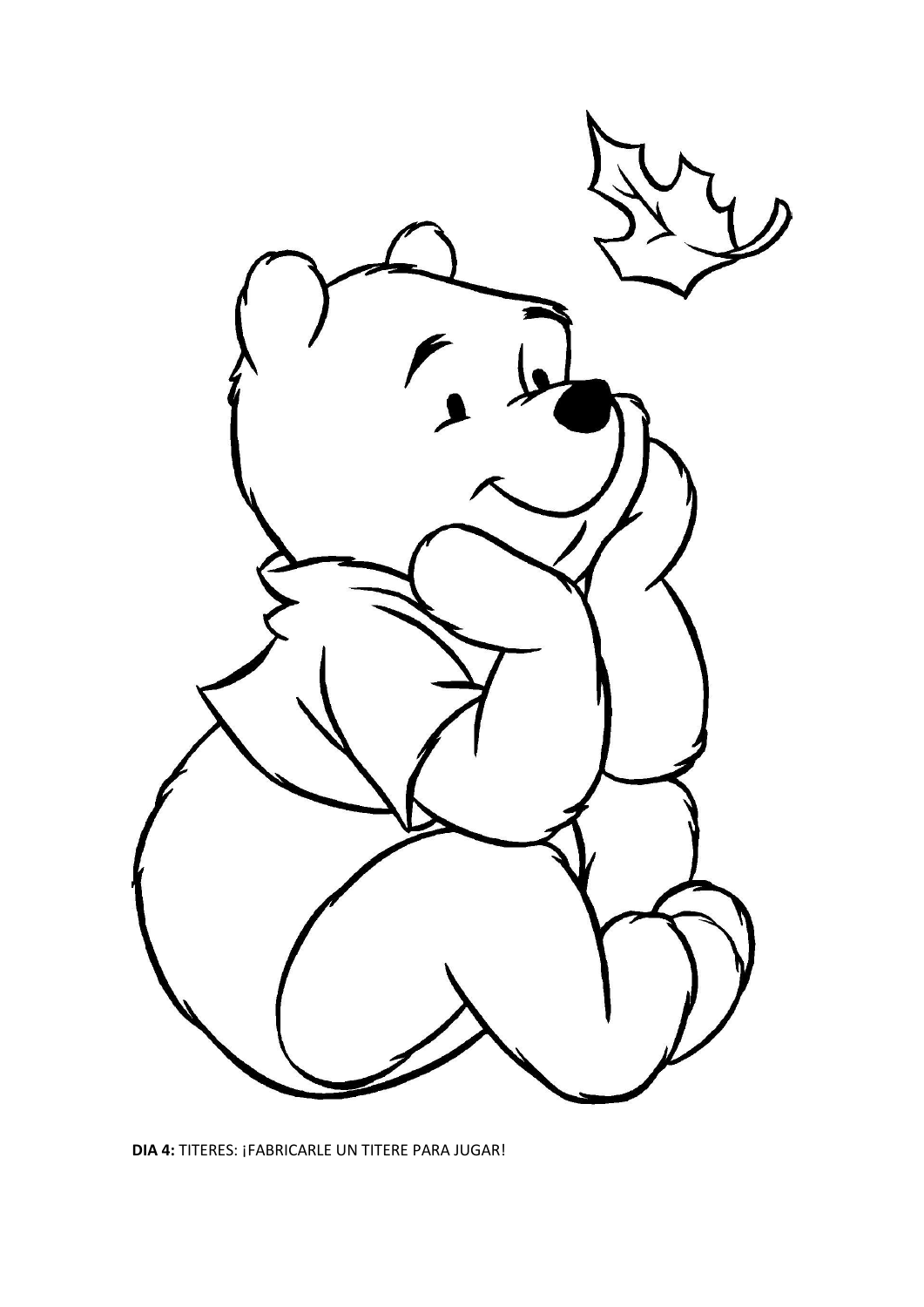